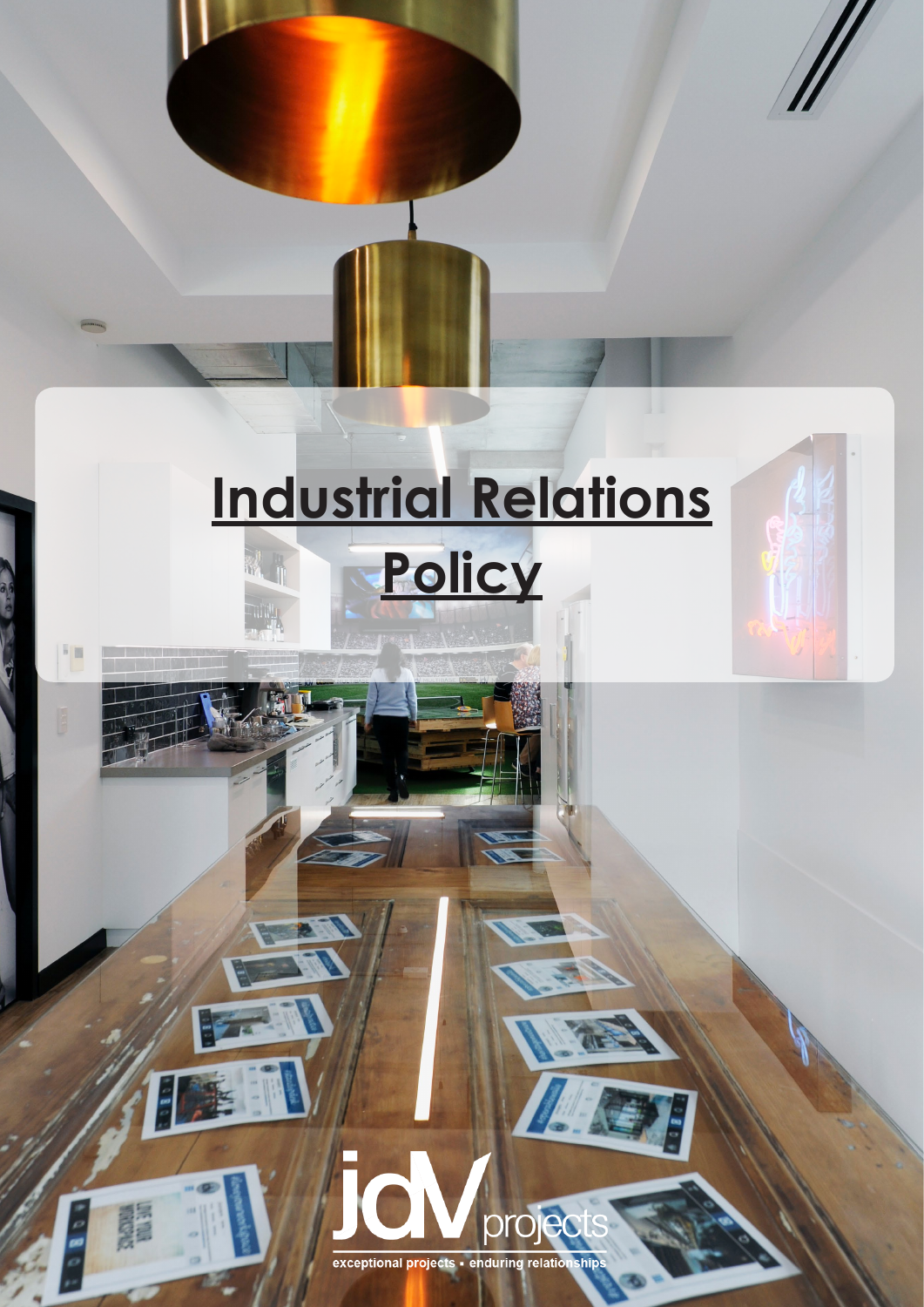# INDUSTRIAL RELATIONS POLICY

### POLICY STATEMENT:

JDV Projects strives to be an employer of first choice in the mining services industry. We recognise that the success of JDV Projects business depends largely upon the commitment, productivity, capability, safety and health of our employees.

## AIMS & OBJECTIVES:

Our industrial relations (IR) practices are designed to ensure the delivery of the best outcomes for our business and our people. Our practices, policies and industrial instruments comply with applicable legislation and reflect cotemporary industry standards. We employ people under fair, reasonable & market competitive terms and conditions. Our employment practices operate to ensure our business objectives are met and the company continues to grow & prosper.

## RESPONSIBILITIES:

It is company policy to recognise all parties in the employee and industrial relations framework whether for communications or negotiations. We engage and encourage consultation with our employees and employee representative groups. JDV Projects recognises the role played by employee representatives in communicating & supporting employee interests and supports the continues right of employees to retain the assistance of representations in industrial processes.

All industrial relations matters will be treated with sincerity and in a prompt and professional manner. Central to the efficient management of industrial relations issues are our key principles including:

- Compliance with all applicable industrial laws, regulations, statutory obligations, awards, agreements, and national and state codes of practice & guidelines
- Acceptance that the property held interests of our clients may prevail, and accordingly it is the client who in many cases determines actual industrial relations arrangements
- Ensure quality of opportunity, respect the rights of the individual and foster partnership and trust, in every working relationship
- Identify & develop our leaders to have positive, productive and respectful relationships with employees
- Training standards which enhance employee development in areas of skills, competence and workplace health & safety
- Foster a strong diversity and inclusion culture within our workforce
- Select & recruit high quality people
- Define & regularly review individual and team roles, responsibilities and accountabilities
- Reward & regularly review individual performance